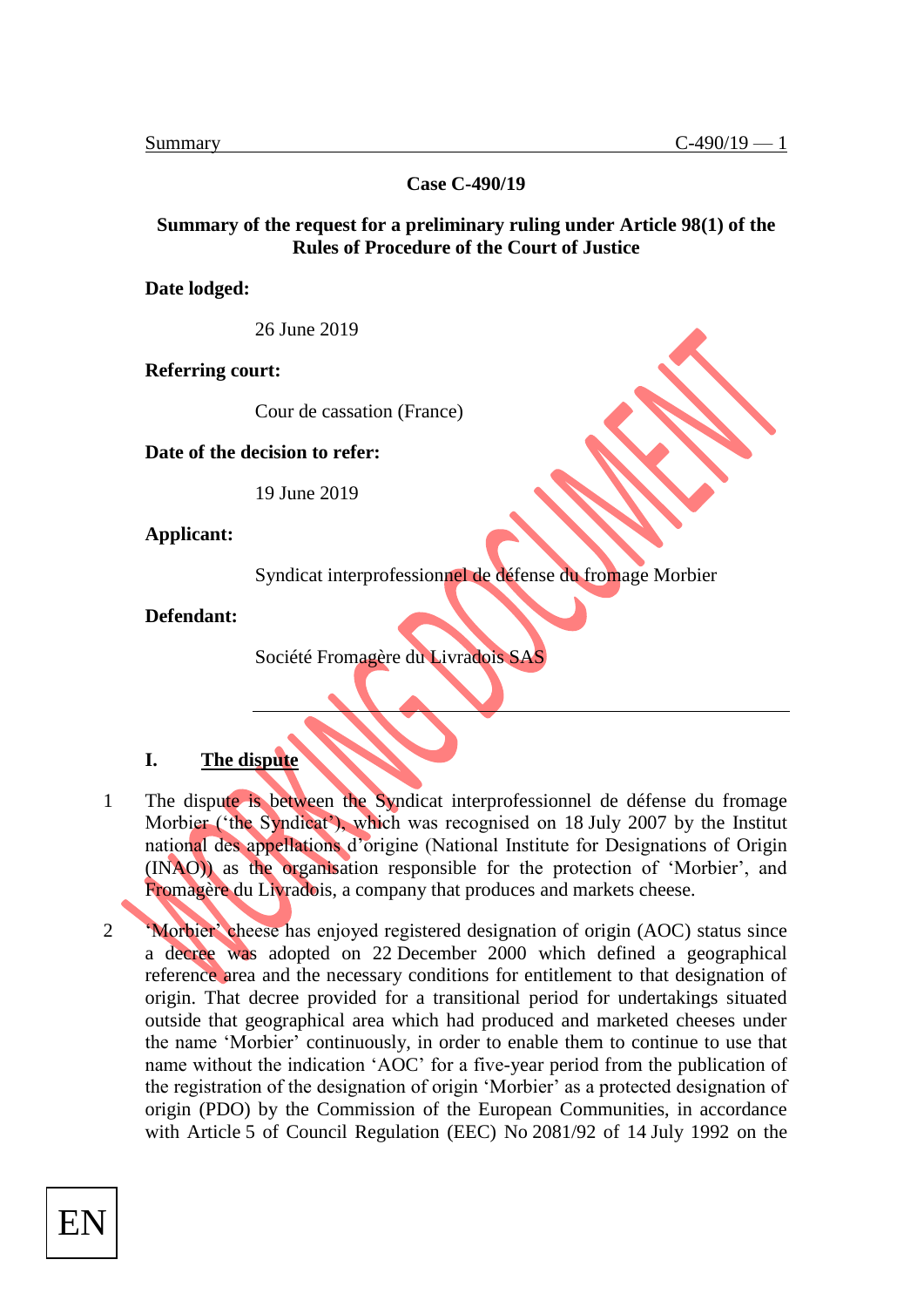protection of geographical indications and designations of origin for agricultural products and foodstuffs (OJ 1992 L 208, p. 1).

- 3 The decree of 22 December 2000 describes Morbier as 'a pressed, uncooked cheese made from cow's milk, … [which] has a continuous, joined, horizontal, central black mark throughout each slice …'.
- 4 Pursuant to Regulation (EC) No 1241/2002, \* the name 'Morbier' was entered in the register of PDOs. The specification submitted, in accordance with Article 4 of Regulation No 2081/92, in support of the PDO application with a view to its registration was amended slightly by Implementing Regulation (EU) No 1128/2013: \*\*

'"Morbier"' is a cheese made from raw cow's milk, … Throughout each slice the cheese has a continuous, joined, horizontal, central black mark …'.

- 5 In accordance with the decree of 22 December 2000, Fromagère du Livradois, which had produced Morbier since 1979, was authorised to use the name 'Morbier', without the AOC indication, until 11 July 2007. After that date, it substituted for that name 'Montboissié du Haut Livradois'.
- 6 Moreover, on 5 October 2001 Fromagère du Livradois filed an application in the United States for the United States trade mark 'Morbier du Haut Livradois', which it renewed in 2008 for a period of ten years, and on 5 November 2004 it filed an application for the French trade mark 'Montboissier' for goods in Class 29.
- 7 Accusing Fromagère du Livradois of infringing the protected designation and committing acts of unfair and parasitic competition by producing and marketing a cheese that reproduces the visual appearance of 'Morbier', the product protected by the PDO, in order to create confusion with that product and to benefit from the renown of the image associated with that product, without having to conform to the specification of the designation of origin, on 22 August 2013 the Syndicat brought proceedings against Fromagère du Livradois before the Tribunal de grande instance de Paris (Regional Court, Paris). The Syndicat requested that the defendant be ordered to cease any direct or indirect commercial use of the name of

<sup>\*</sup> Commission Regulation (EC) No 1241/2002 of 10 July 2002 supplementing the Annex to Regulation (EC) No 2400/96 on the entry of certain names in the 'Register of protected designations of origin and protected geographical indications' provided for in Council Regulation (EEC) No 2081/92 on the protection of geographical indications and designations of origin for agricultural products and foodstuffs (Gailtaler Speck, Morbier, Queso Palmero or Queso de la Palma, Thrapsano extra virgin olive oil, Turrón de Agramunt or Torró d'Agramunt) (OJ 2002 L 181, p. 4).

<sup>\*\*</sup> Commission Implementing Regulation (EU) No 1128/2013 of 7 November 2013 approving minor amendments to the specification for a name entered in the register of protected designations of origin and protected geographical indications (Morbier (PDO)) (OJ 2013 L 302, p. 7).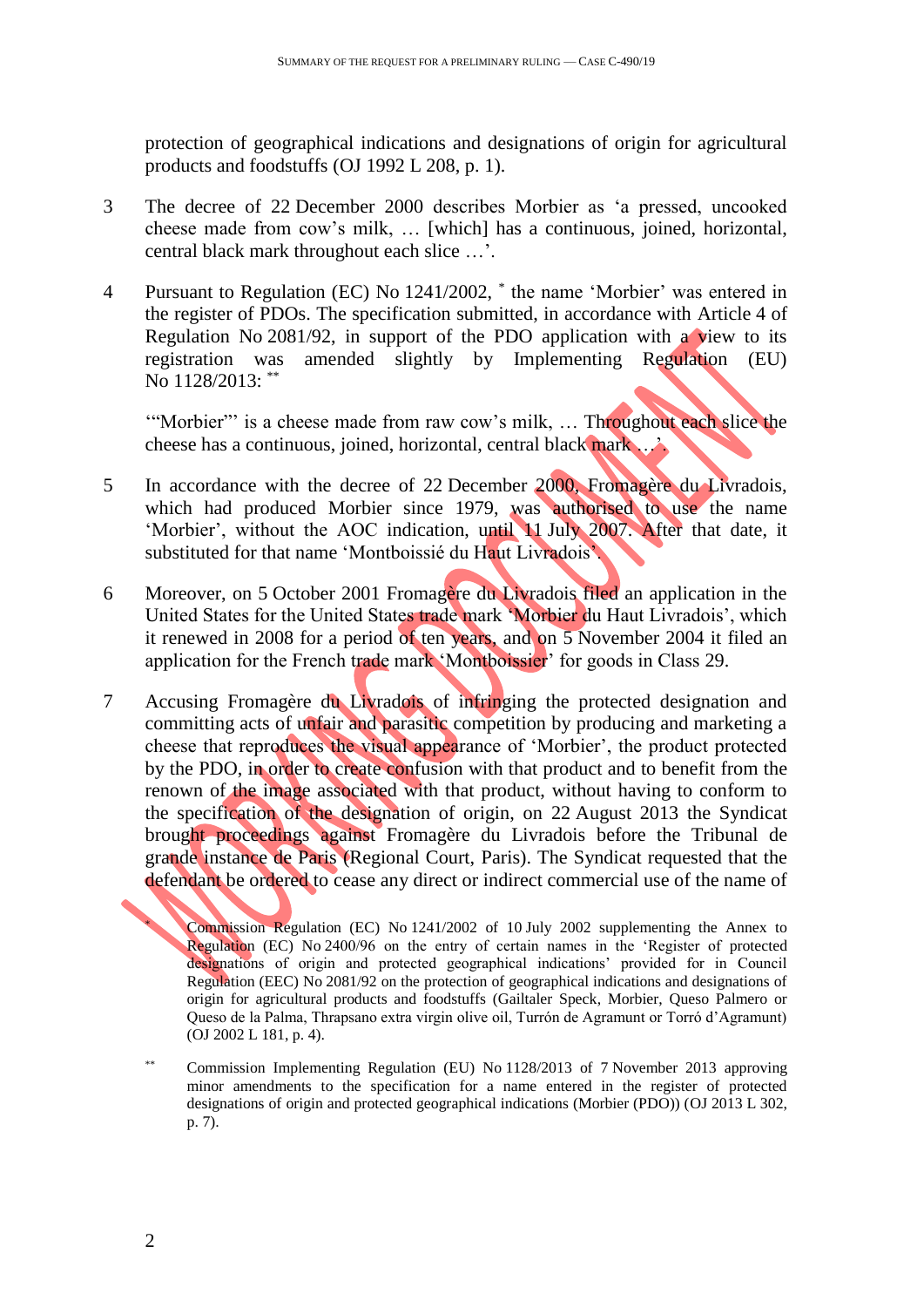the PDO 'Morbier' for products not covered by it, any misuse, imitation or evocation of the PDO 'Morbier', any other false or misleading indication as to the provenance, origin, nature or essential qualities of the product by any means liable to convey a false impression as to the origin of the product, any other practice liable to mislead the consumer as to the true origin of the product and, in particular, any use of a black line separating two parts of the cheese, and to compensate it for its loss.

- 8 By judgment of 14 April 2016, that court dismissed all of the Syndicat's claims. By the judgment under appeal, the cour d'appel de Paris (Court of Appeal, Paris) confirmed the judgment.
- 9 The court of appeal ruled out any misconduct by Fromagère du Livradois in respect of the filing, use, renewal and maintenance of the United States figurative mark 'Morbier du Haut Livradois' containing the word 'Morbier' and in respect of the use of the name 'Morbier' on its cheeses. It also ruled out misconduct by Fromagère du Livradois in respect of the filing of the French trade mark 'Montboissier' and its use.
- 10 Moreover, it took the view that the marketing of a cheese which has one or more features contained in the specification for Morbier and therefore resembles it did not constitute misconduct. After stating that the PDO legislation was not intended to protect the appearance of a product or its features as described in its specification, but its name, and therefore it did not prohibit the production of a product using the same techniques as those set out in the rules applicable to the geographical indication, and after noting that, in the absence of an exclusive right, reproducing the appearance of a product did not constitute misconduct but fell within the scope of the freedom of trade and industry, the court of appeal held that the features relied on by the Syndicat, in particular the blue horizontal line, related to a historical tradition, an ancestral technique present in other cheeses, which were implemented by Fromagère du Livradois even before it obtained the PDO and which are not dependent on the investments made by the Syndicat or its members.

The court of appeal held that, although the right to use vegetable carbon is conferred only on cheese with the PDO 'Morbier', in order to comply with United States legislation, Fromagère du Livradois had to replace it with grape polyphenol, and therefore the two cheeses cannot be likened as a result of that feature. Noting that Fromagère du Livradois had claimed other differences between the Montboissié and the Morbier cheeses relating, inter alia, to the use of pasteurised milk in the former and raw milk in the latter, the court concluded that the two cheeses were distinct and that the Syndicat was seeking to extend the protection of the designation 'Morbier' for commercial interests, which was unlawful and contrary to the principle of free competition.

11 The Syndicat has lodged an appeal on a point of law against that judgment.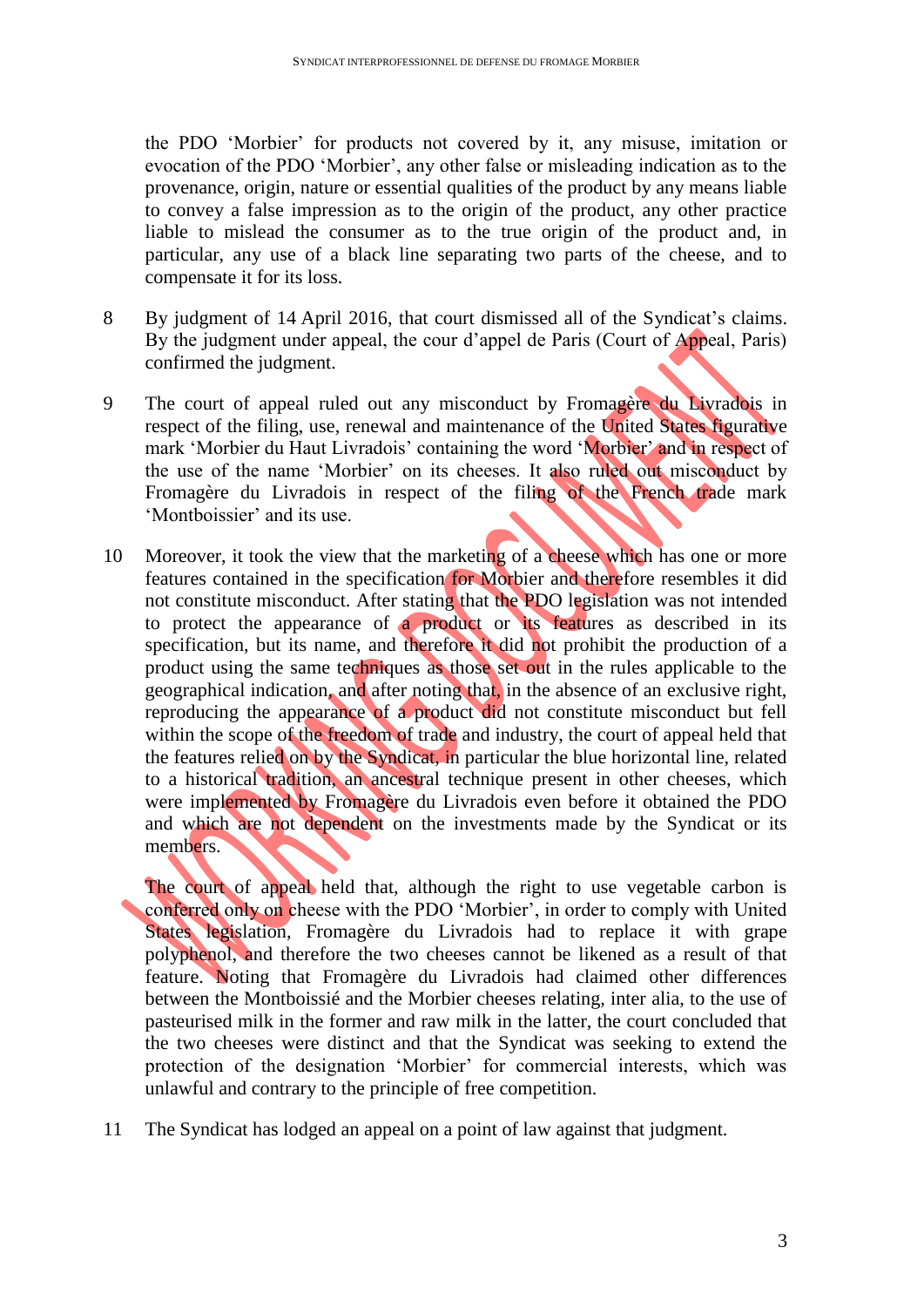- 12 It submits, first, that a designation of origin is protected against any practice liable to mislead the consumer as to the true origin of the product and that, in holding, however, that only the use of the name of the protected designation of origin is prohibited, the court of appeal infringed Article 13 of Council Regulation (EC) No 510/2006 of 20 March 2006 on the protection of geographical indications and designations of origin for agricultural products and foodstuffs (OJ 2006 L 93, p. 12) and Article 13 of Regulation (EU) No 1151/2012 of the European Parliament and of the Council of 21 November 2012 on quality schemes for agricultural products and foodstuffs (OJ 2012 L 343, p. 1).
- 13 It submits, next, that by merely stating, first, that the features relied on by the Syndicat related to a historical tradition and were not dependent on the investments made by the Syndicat and its members and, second, that the 'Montboissié' cheese marketed since 2007 by Fromagère du Livradois was different from 'Morbier' cheese, without investigating, as requested, whether Fromagère du Livradois' practices (copying the 'cinder line' feature of Morbier and other characteristics of the cheese, in particular) were liable to mislead the consumer as to the true origin of the product, the court of appeal's decision had no legal basis in the light of that legislation.
- 14 The Syndicat also submits that the cour d'appel de Paris (Court of Appeal, Paris) misinterpreted those provisions in so far as it held that the renewal of the trade mark 'Morbier du Haut Livradois' in 2008 did not constitute misconduct, and nor did maintaining that trade mark until its cancellation in 2013, since Fromagère du Livradois submitted that, after 2007, it no longer used that trade mark, whereas a designation of origin is protected against any evocation by a competing sign, irrespective of whether or not that competing sign is used.
- 15 Finally, the Syndicat takes the view that the cour d'appel de Paris (Court of Appeal, Paris) infringed those provisions in so far as it merely noted that it had not been demonstrated that the wrongful use of the name 'Morbier' after 11 July 2007 was imputable to Fromagère du Livradois, without examining, as requested, whether Fromagère du Livradois had failed to take all necessary measures in order to prevent the name 'Morbier' being used by third parties with whom it had had business dealings, as the Syndicat, for its part, has not given any formal instructions to third-party operators, whereas a designation of origin is protected against any wrongful evocation that the defendant could have prevented and the only stipulation on the defendant company's invoices, that its cheese had to be sold under the designation 'Montboissié', was inadequate in that regard.
- 16 Furthermore, a portion of the dispute concerns provisions of French national law regarding registered designations of origin, unfair competition and civil liability.

## **II. Legal framework**

17 The European Union introduced protection for protected designations of origin (PDO) and protected geographical indications (PGI) for agricultural products and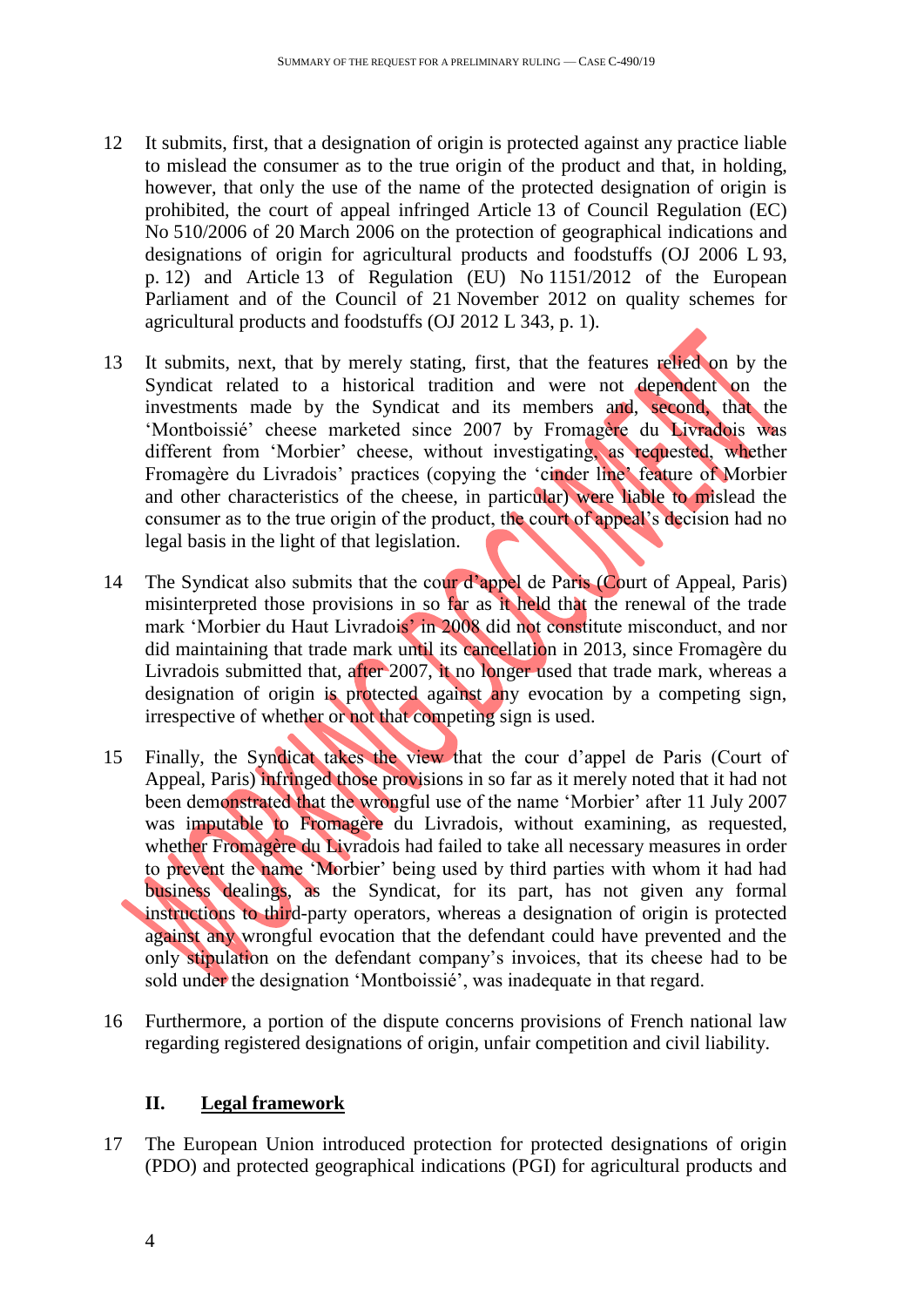foodstuffs in Regulation No 2081/92, which was replaced by Regulation No 510/2006 and then by Regulation No 1151/2012.

18 Article 13(1) of all three regulations sets out the types of acts which are prohibited:

'*Registered names shall be protected against:*

*(a) any direct or indirect commercial use of a registered name in respect of products not covered by the registration in so far as those products are comparable to the products registered under that name or in so far as using the name exploits the reputation of the protected name;*

*(b) any misuse, imitation or evocation, even if the true origin of the product is indicated or if the protected name is translated or accompanied by an expression such as "style", "type", "method", "as produced in", "imitation" or similar;*

*(c) any other false or misleading indication as to the provenance, origin, nature or essential qualities of the product, on the inner or outer packaging, advertising material or documents relating to the product concerned, and the packing of the product in a container liable to convey a false impression as to its origin;*

*(d) any other practice liable to mislead the consumer as to the true origin of the product*'.

# **III. Findings of the Cour de cassation (Court of Cassation)**

- 19 The Syndicat submits that it is clear from the wording of Article 13(1) of each of those regulations that a PDO is not protected solely against the use of the registered word itself, but also against 'any other practice' besides the use or evocation of the protected name, where that practice is liable to mislead the consumer as to the true origin of the product. The courts adjudicating on the substance of the case must examine whether the practices attributable to an economic operator are liable to mislead the consumer; this may be caused by copying the presentation which is characteristic of the product, without the name of the product having to be reproduced in order for infringement to occur.
- 20 It submits that, in the present case, by stating that only the use of the name Morbier could have constituted an infringement of the PDO 'Morbier', the court of appeal adopted a position contrary to the wording of Article 13 of the regulations cited above and did not address the question as to whether the presentation of the 'Montboissié' cheese was capable of misleading the consumer into believing that he is looking at a 'Morbier' cheese.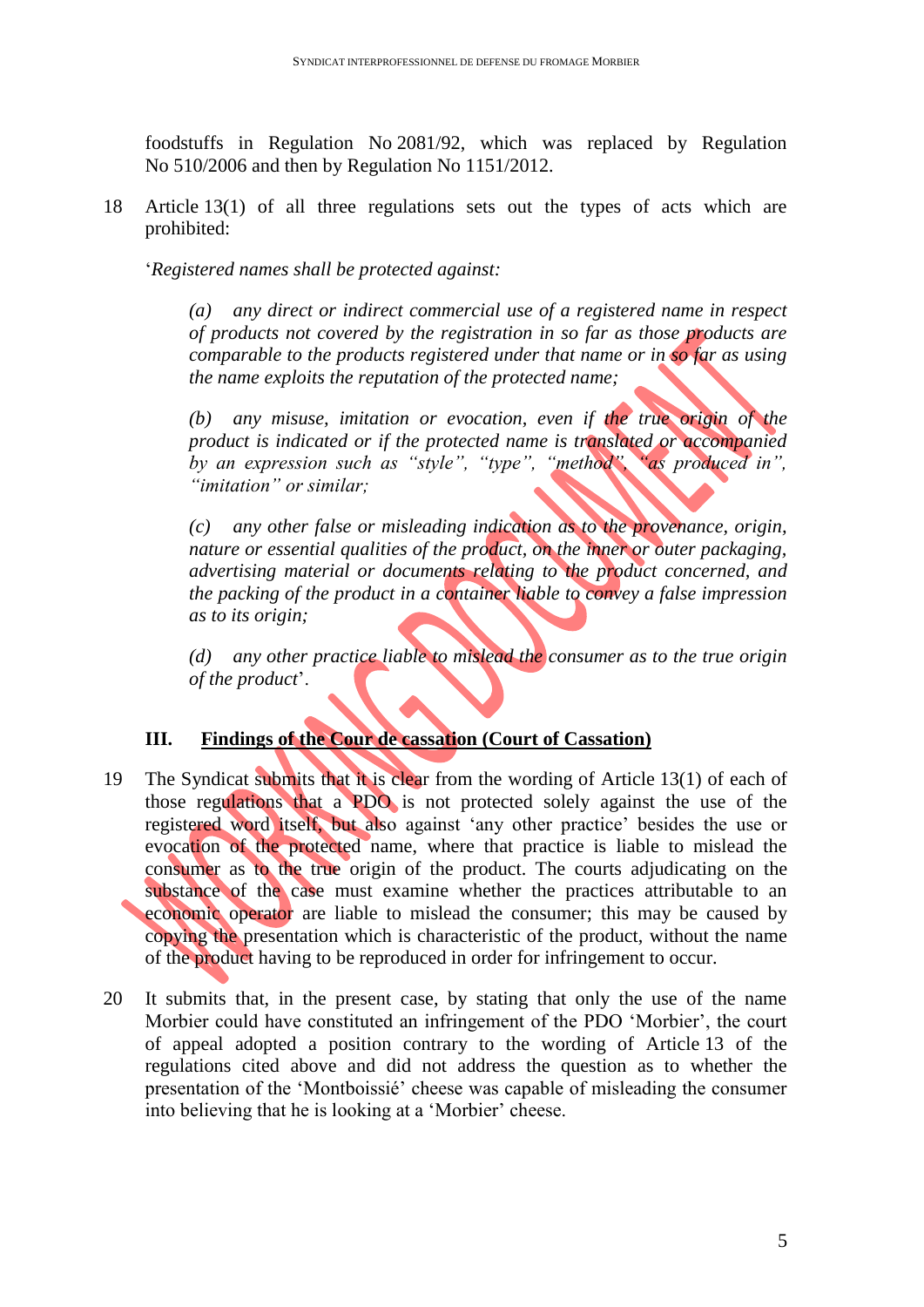- 21 It adds that the court of appeal merely found that the features invoked by the Syndicat related to a historical tradition, that they had been used since 1979 by Fromagère du Livradois and were not dependent on the investments made by the Syndicat, whereas those factors have no influence since any practice aiming to mislead the consumer into confusing 'Montboissié' cheese with 'Morbier' cheese has been prohibited since 2007. Finally, it complains that the court of appeal focused on the differences highlighted by Fromagère du Livradois, which submitted that the public for which its cheese was intended was canteens and hospitals, without specifically examining whether that company's practices were liable to mislead the consumer as to the true origin of the product.
- 22 For its part, Fromagère du Livradois submits that the PDO protects products from a defined region and only those products are able to use the protected name. It does not prohibit other producers from producing and marketing similar products, where they do not suggest that they are covered by the designation in question and as long as that marketing is not accompanied by any practice capable of giving rise to confusion, in particular by the misuse or the evocation of the protected designation.
- 23 It also submits that a 'practice that is liable to mislead the consumer as to the true origin of the product', within the meaning of Article 13(d) of the regulations, must necessarily focus on the 'origin' of the product; this must therefore be a practice which causes the consumer to think that he is looking at a product with the PDO in question. It considers that that 'practice' cannot result merely from the appearance of the product per se, without any indication on its packaging referring to the protected origin.
- 24 It relies on the observations of the ministre de l'Économie, des Finances et de l'Industrie (Minister for the Economy, Finance and Industry), those of the INAO (Institut national de l'origine et de la qualité (National Institute of Origin and Quality)) and, finally, a decision of the Conseil d'État (Council of State) of 5 November 2003 on the action brought against the decree of 22 December 2000, which agree that only the use of the name 'Morbier' is prohibited for cheeses produced outside the protected designation area.
- 25 It submits that, by recalling, in the present case, that nothing prohibited the production of a product using the same techniques as those set out in the rules applicable to the geographical indication, the court of appeal rightly considered that only the use of a sign capable of constituting a misuse of the PDO was prohibited and that, by continuing to produce and market the cheeses it manufactured, Fromagère du Livradois was not guilty of 'prohibited practices'. The court of appeal added that it is immaterial that those cheeses contain the 'cinder line' feature of Morbier or that they have the same 'characteristics'. By a judgment of 5 November 2003, the Conseil d'État (Council of State), in an action for annulment of the décret du 22 décembre 2000 relatif à l'appellation d'origine contrôlée « Morbier » (decree of 22 December 2000 on the registered designation of origin 'Morbier'), held that the objective of both the national and Community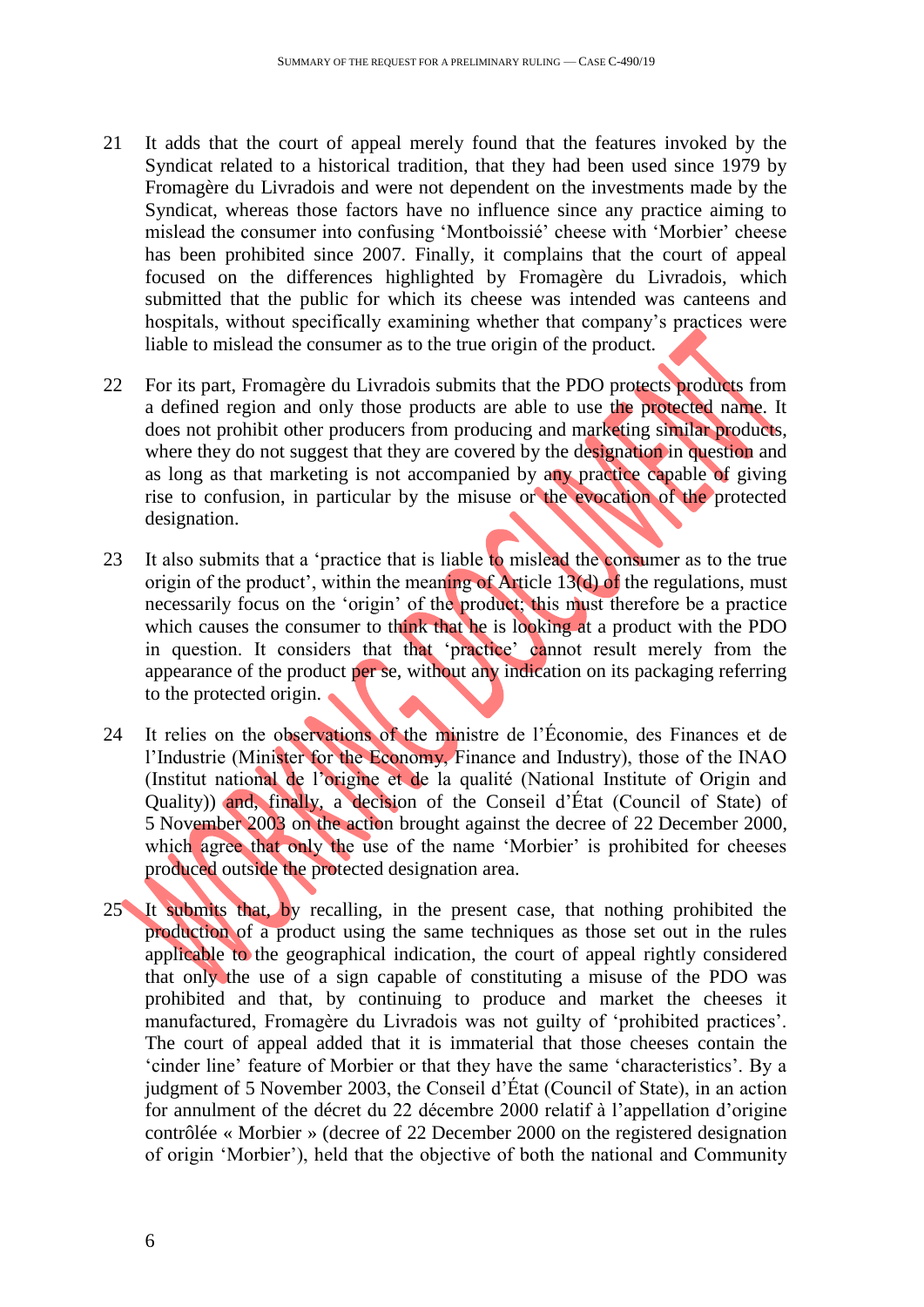rules governing the protection of designations of origin is to promote the quality of products with a registered name, in particular by requiring that the production, processing and preparation of those products is carried out in the defined area; that those rules do not preclude the free movement of other products which do not enjoy that protection.

- 26 The Court of Justice of the European Union does not appear to have given a ruling on the question raised in the present case.
- 27 However, in point 3.4 of its 'Guidelines for examination of European Union trade marks', Part  $B -$  Examination, Section  $4 -$  Absolute grounds for refusal, Chapter 10 — Geographical indications, Article 7(1)(j) EUTMR, entitled 'Other misleading indications and practices', the European Union Intellectual Property Office ('the Office') states, with regard to Article 13(1)(c) and (d) of Regulation No 1151/2012, that, although it very much depends on the particularities of each case, each of which must therefore be assessed individually, a European Union trade mark may be considered misleading when, for example, it contains figurative elements that are typically associated with the geographical area in question, such as well-known historical monuments, or when it reproduces a particular shape of a product. The Office states that the above must be interpreted in a restrictive way and that it 'refers solely to [European Union trade marks] that depict ... a singular shape of the product that is described in the specifications of the PDO/PGI'.
- 28 Furthermore, names consisting of geographical terms are not the only signs entitled to the protection provided for in Regulation No 1151/2012. Certain signs, be they word signs or not, are also protected in so far as they are corollaries to those geographical indications.
- 29 It is therefore accepted that traditional, non-geographical terms, relating to wines and spirits, such as 'traditional method', 'reserve', 'clos', 'village' or 'château' are reserved for certain designations. The Court has acknowledged the validity of reserving the designation 'méthode champenoise' for wine with the designation of origin 'Champagne' (judgment of 13 December 1994, *SMW Winzersekt*, C-306/93, EU:C:1994:407).
- 30 It is also accepted that certain shapes that are characteristic of the geographical origin of a product may be reserved for products bearing the protected designation of origin. Thus, Article 56 of Commission Delegated Regulation (EU) 2019/33 supplementing Regulation (EC) No 1308/2013, \* and Annex VII to that regulation, to which reference is made in Article 56, reserves 'flûte d'Alsace' bottles for wines produced from grapes harvested on French territory bearing the

<sup>\*</sup> Commission Delegated Regulation (EU) 2019/33 of 17 October 2018 supplementing Regulation (EU) No 1308/2013 of the European Parliament and of the Council as regards applications for protection of designations of origin, geographical indications and traditional terms in the wine sector, the objection procedure, restrictions of use, amendments to product specifications, cancellation of protection, and labelling and presentation (OJ 2019 L 9, p. 2).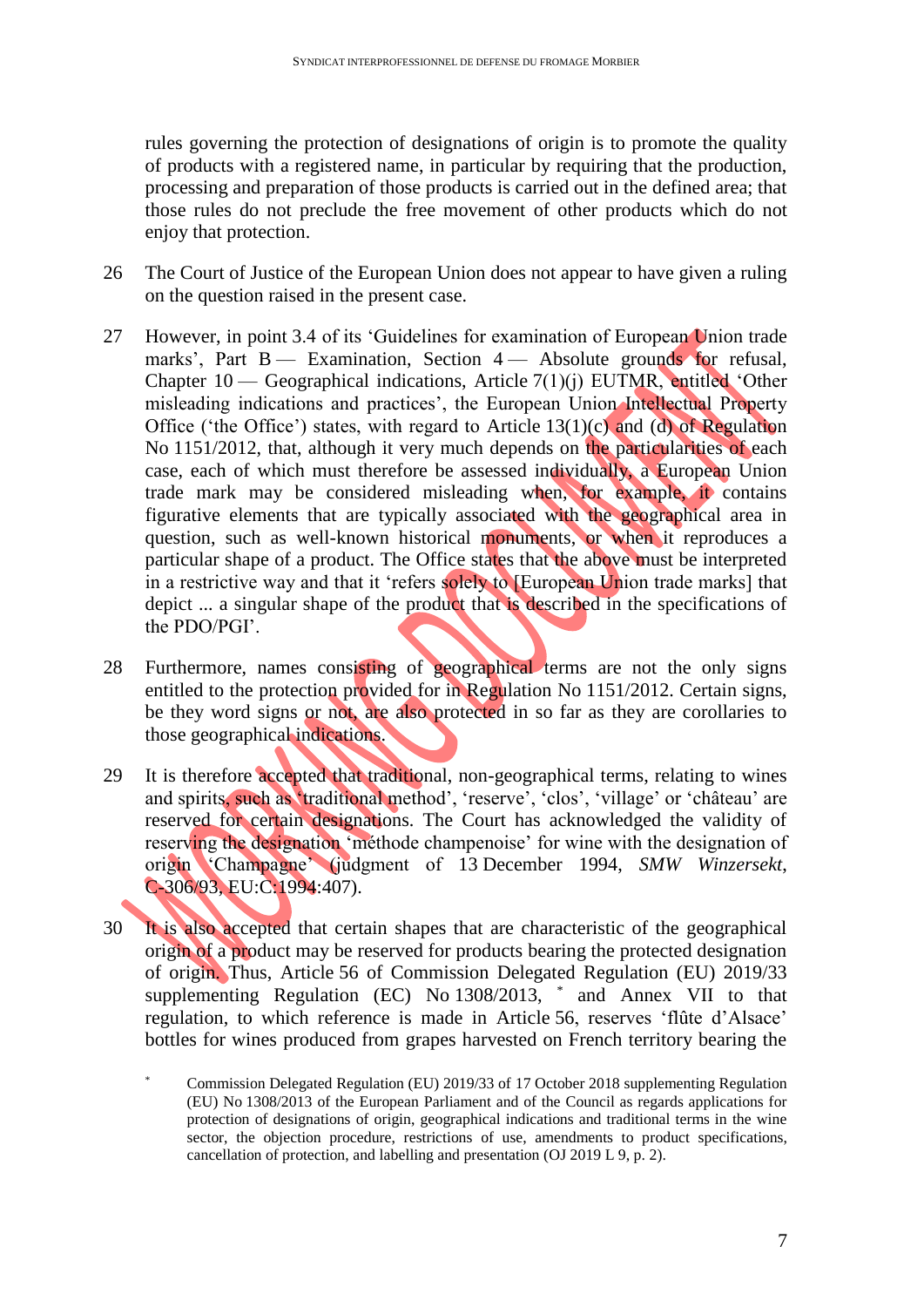protected designations of origin 'Alsace' or 'vin d'Alsace', 'Alsace Grand Cru', 'Crépy', 'Château-Grillet', 'Côtes de Provence' red and rosé, 'Cassis', 'Jurançon', 'Jurançon sec', 'Béarn', 'Béarn-Bellocq' rosé and 'Tavel' rosé.

That regulation provides that a specific type of bottle may be reserved for wines with a protected designation of origin provided that that bottle type has 'been exclusively, genuinely and traditionally used for the last 25 years for a grapevine product bearing a particular protected designation of origin or geographical indication' and that 'its use shall evoke for consumers a grapevine product bearing a particular protected designation of origin or geographical indication'. The regulation states that 'the use of bottles having a particular shape for certain grapevine products bearing a protected designation of origin or geographical indication is a long-established practice within the Union and such use can evoke certain characteristics or the provenance of those grapevine products in the mind of consumers', which justifies those bottle shapes being reserved for the wines in question.

- 31 With regard to cheese products, a decree regarding the AOC 'Beaufort', now repealed, extended the protection of the designation of origin to the characteristic concave heel of the Beaufort cheese.
- 32 In general, decrees acknowledging designations of origin in respect of cheeses contain rules on their characteristic shapes. Thus, the decree of 22 December 2000 on the AOC 'Morbier' described the external appearance of that cheese and its internal composition. A slightly amended description of the appearance of that cheese is now contained in the specification for the designation of origin 'Morbier' in its consolidated version resulting from Regulation No 1128/2013.
- 33 Therefore, there is doubt as to the interpretation of the expression 'any other practice' in Article 13(1) of Regulation No 510/2006 and the same article of Regulation No 1151/2012 as being a particular form of infringement of a protected designation if it is liable to mislead the consumer as to the true origin of the product.
- 34 The question therefore arises as to whether the reproduction of physical characteristics of a product protected by a PDO may constitute a practice that is liable to mislead the consumer as to the true origin of the product, as prohibited by Article 13(1) of the regulations cited above.
- 35 That question is in fact whether the presentation of a product that is protected by a designation of origin, in particular the reproduction of the shape or the appearance which are characteristic of it, is capable of constituting an infringement of that designation, despite the fact that the name has not been reproduced.
- 36 It is therefore appropriate to consult the Court of Justice of the European Union.